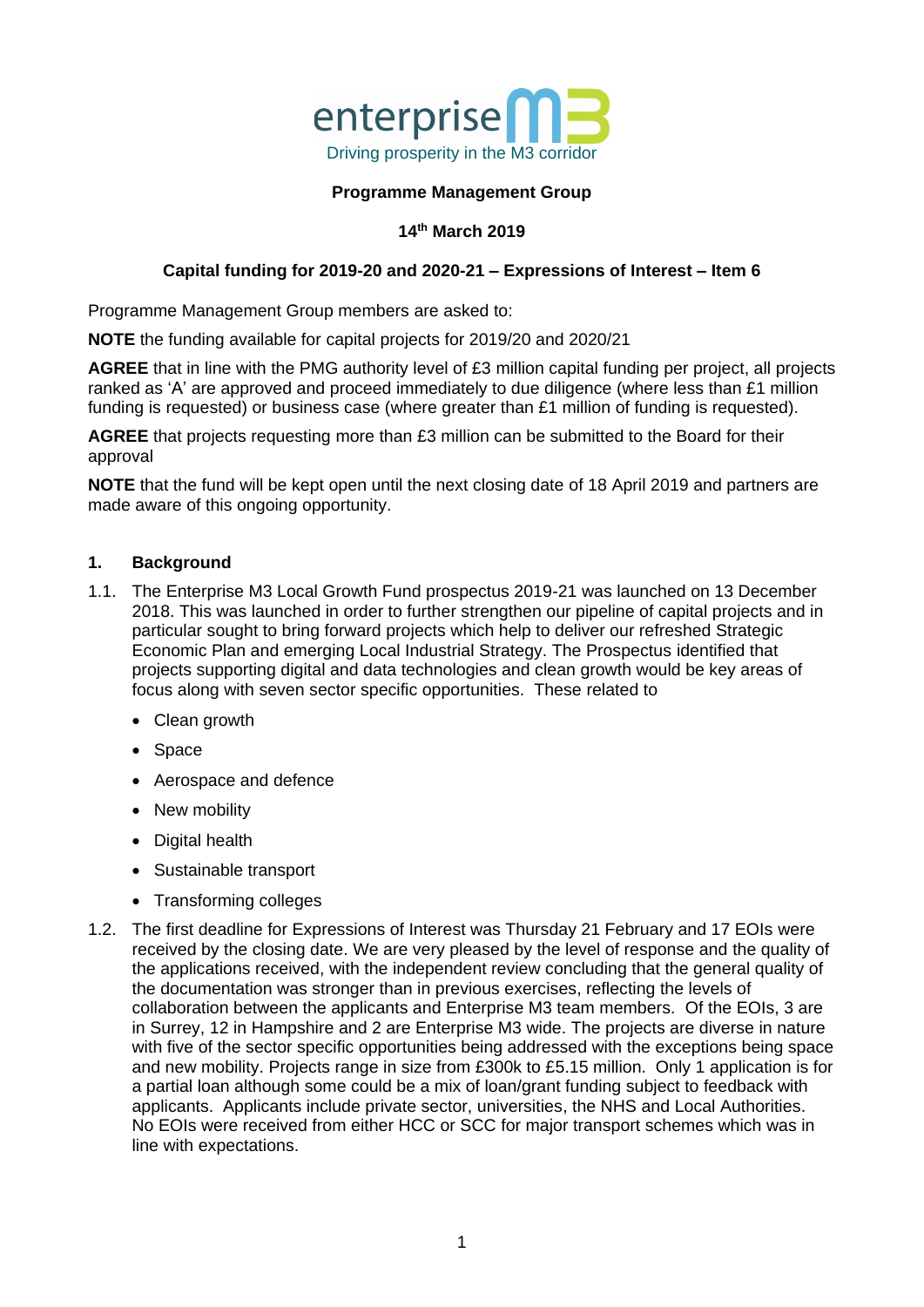- 1.3. To assist with the ranking of projects, an independent assessment was undertaken by Deborah Wyatt of Hanmer Management Ltd. The assessment undertook the following activities
	- review of all EOIs and submitted documentation
	- completion of a project assessment template
	- suitability of the project based on SMART objectives as detailed in the prospectus.
- 1.4. This assessment provided an initial ranking of projects as A, B or C. An A project is a well written proposal that responds to the Enterprise M3 SMART objectives across all areas. A B project does respond but questions remain over one or more areas of the EOI. A C project has 3 or more areas of concern within the EOI bid and should not be progressed.
- 1.5. The EOIs were also reviewed by the Enterprise M3 Team on 1 March 2019. With their project experience and in some cases detailed knowledge of the proposals, some amendments were made to the categorisations.

## **2. Funding position – March 2019**

- 2.1. In order to inform the decision making of the PMG and the future allocation of capital funding, a full review has occurred to identify the amount of funding available to support capital projects in 2019/20 and 2020/21. This has identified that at the time of preparing this paper, the current programme is valued at £121 million, versus available funding including a 10% over programming (agreed by the Enterprise M3 Board), of £116 million. The higher programme value is not of significant concern as experience shows that a number of schemes will not take their full allocation of spend and is being closely monitored by the Enterprise M3 team.
- 2.2. The work undertaken by the Enterprise M3 team indicates that there is currently £20.19 million of funding available within the current programme. This figure is made up of the remaining funding from the transforming colleges and sustainable transport programmes which is not yet allocated to a specific activity and from two projects currently within the programme but where there is a reasonable level of doubt at the current time that these will proceed as planned. Live discussions are underway with projects in the latter category to quickly firm up the position on whether these projects will be proceeding as planned and a verbal update will be given at the PMG meeting.
- 2.3. The table below gives some further detail on the available funding. Based upon current forecasts, we believe we have just over £15m to allocate to new projects as a result of this funding call. This figure is subject to change and will be closely monitored as we approach year end of 2018/19 and it is possible that further funding will become available over the coming weeks, either as a result of underspends or projects not proceeding.

| Item                                                                | Amount £m |
|---------------------------------------------------------------------|-----------|
| LGF and GEF carry forward                                           | 36.5      |
| LGF amounts for 2019/20 and 2020/21                                 | 60.2      |
| Loan repayments                                                     | 8.8       |
| Available funding                                                   | 105.5     |
| (+10% over-programming)                                             | 116       |
|                                                                     |           |
| Current programme (as of Feb PMO)                                   | 121       |
|                                                                     |           |
| Future funding pot (including transforming colleges and sustainable | 10.59     |
| transport)                                                          |           |
| 'At risk' projects within the current programme                     | 9.6       |
| <b>TOTAL</b>                                                        | 20.19     |
|                                                                     |           |
| $2019/20$ and $2020/21$ = (available funding +10% over-programming  | 15.19     |
| + future funding) – available funding                               |           |
| $(116 + 20.19 - 121)$                                               |           |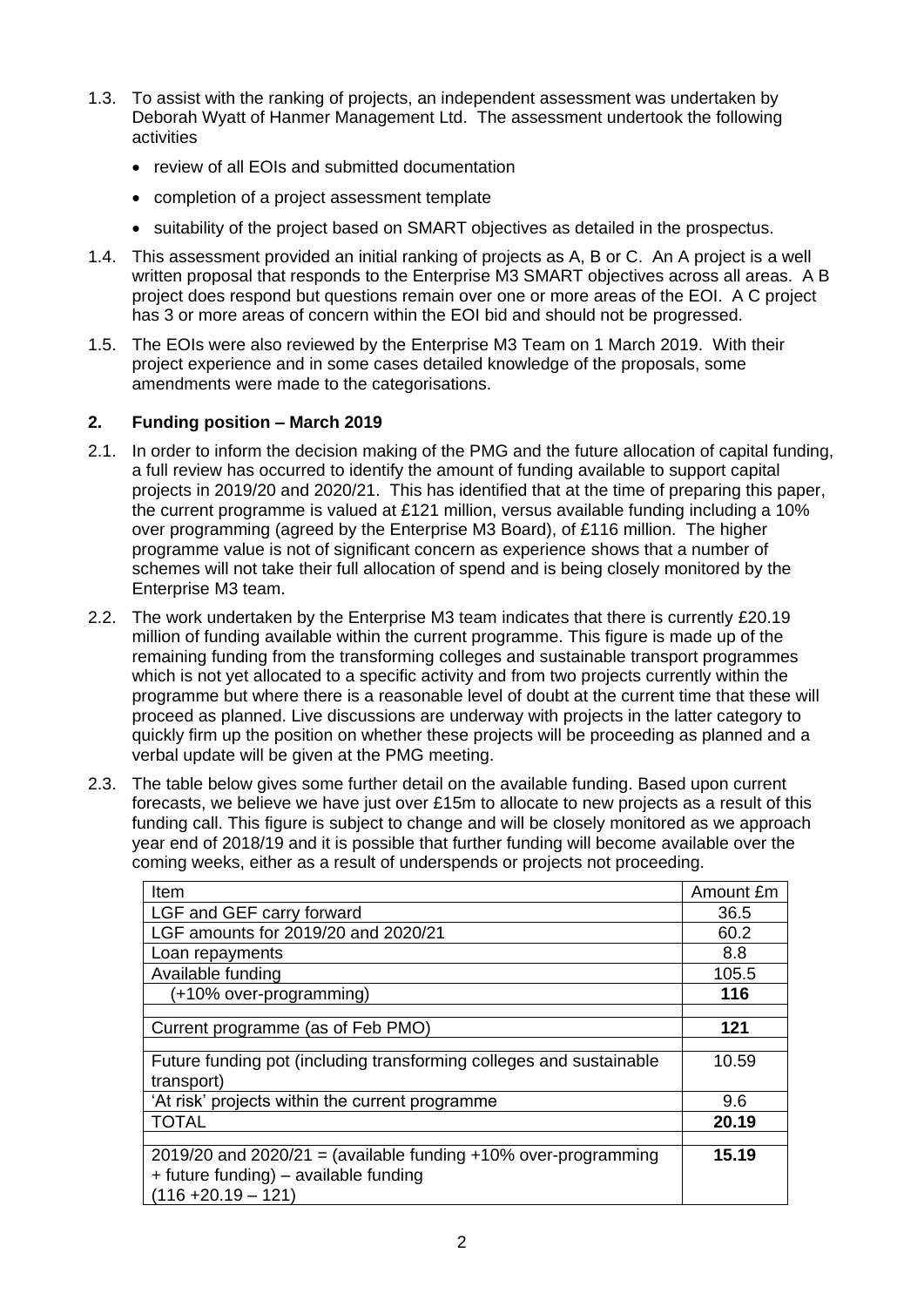# **3. Ranking of projects**

# **A projects**

- 3.1 There are 9 A projects with a total value of £16.8 million. The projects are
	- EOI 44 Basing View 5G Living Lab (£2.448 million)
	- EOI 48 Health Tech Accelerator (£2.160 million)
	- EOI 43 Performance Materials Innovation Centre (£2 million)
	- EOI 46 The Future Towns Innovation Hub (£3.0 million)
	- EOI 49 Aerospace Research and Innovation Centre (£2.517 million)
	- EOI 50 Whitehill & Bordon Sustainable Transport Package (£1.32million)
	- EOI 36 Fleet Pond Green Corridor (£2.1 million)
	- EOI 47 Guildford Bike Share Scheme (£300k)
	- EOI 41 North Downs Line (£955k)
- 3.2 All of these projects respond specifically to an area of focus in the prospectus, are strategic in nature, appear deliverable based on the information provided and provide appropriate outputs.

# **B projects**

- 3.3 There are 4 projects in the B category with a total value of £12.25 million. These are
	- EOI 39 Digital Futures Centre
	- EOI 40 Heat Enabled Virtual Power Plant
	- EOI 42 Ash Road Bridge
	- EOI 45 Future Winchester Sustainable Transport Package (STP)
- 3.4 EOI 39 Digital Futures Centre does not provide any outputs and is not clear on what the scheme is intending to do. Enterprise M3 will work with the college and partners to better shape a proposal for Basingstoke College. EOI 40 – Heat Enabled Virtual Power Plant is a private sector submission that fits with the Clean Growth agenda. However, significant issues exist around state aid which require investigation with the applicant before proceeding any further. EOI 42 – Ash Road Bridge indicates that planning permission is yet to be granted and a public inquiry might be required. Contact will be maintained with the applicant on these challenges. EOI 45 – Future Winchester STP is a combination of three separate projects comprising a park and ride scheme, smart mobility and public realm improvements which would stand better as individual requests. Work needs to be completed with the applicant on splitting this EOI and presenting as three separate schemes.
- 3.5 Subject to this categorisation being agreed by PMG, the Enterprise M3 team will work with each of these projects with a view to addressing these issues. Should these issues be satisfactorily addressed, these projects would be presented again to PMG for consideration and approval to allocate funding (subject to funding availability).

# **C projects**

- 3.6 Four projects have been assessed as C category projects. These are
	- EOI 34 M3 Junction 9 improvements
	- EOI 35 5G Digital Aldershot
	- EOI 37 Southern Health Lighting Upgrade
	- EOI 38 Employability and Digital Skills Hub